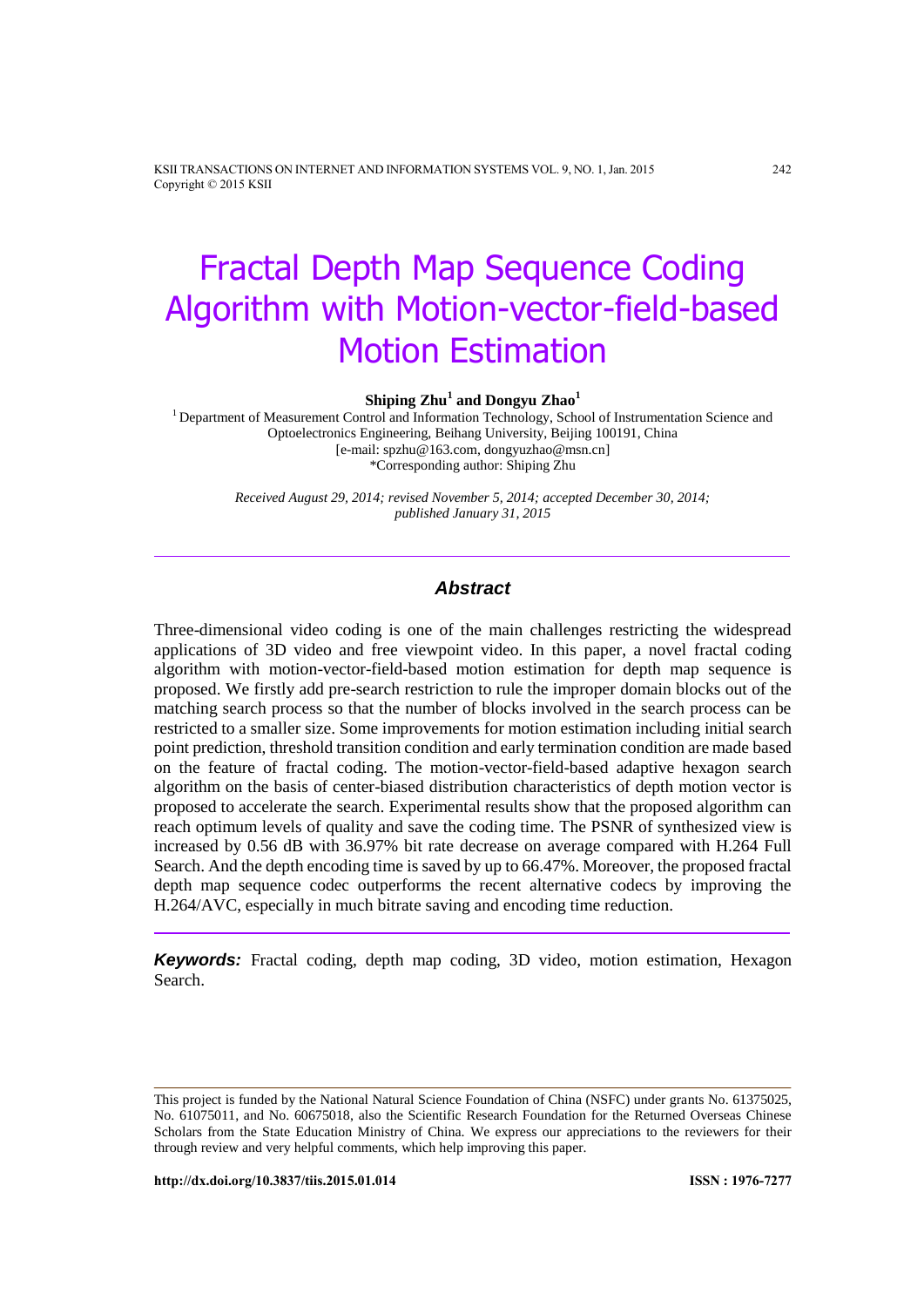# **1. Introduction**

With the development of multimedia technology, the traditional two-dimensional video has been unable to meet people's needs, while the three-dimensional (3D) immersive and interactive video gives the users an unprecedented wonderful experience owing to its unique depth of field effect. 3D video is composed of texture videos and the corresponding depth map sequences. Based on the principle of binocular parallax, the users can obtain a three-dimensional image, which enhances the senses of visual reality and verisimilitude. Compared with monocular video, the original data of 3D video is much huge. The transmission bandwidth is limited, which limits the widespread applications of 3D video, and therefore, it is necessary to study high efficiency 3D video compression technology.

The current 3D video compression methods mainly contain multi-view video coding [1] and depth map-based compression [2]. The multi-view video uses multiple cameras to shoot the same scene from different angles. Multi-view video is characterized by high complexity of coding and large amount of data. The multi-view video coding needs to consider the redundancy in the same viewpoint as well as that between adjacent viewpoints. Depth map represents the information about the distance from the scene to the camera imaging plane, which quantizes the actual depth value to [0, 255] so as to obtain the grayscale map representing the depth information. In the Multi-view Video plus Depth (MVD) [3] structure, each color image contains its corresponding depth map. This paper is to study the coding of depth map sequence.

The depth map can be represented by 3D-mesh, which can also be seen as a two-dimensional image so that the depth map compression can be treated as two-dimensional image compression and the existing compression standard can be applicable. In  $[4]$ , an early SKIP-mode decision scheme and a selective prediction-mode decision scheme have been developed based on the relationship between coding modes of collocated macroblocks on texture and depth frames. Depth map sequence coding aims to maximize the perceived visual quality of the synthesized virtual view instead of the depth map sequence itself, so that a structural similarity-based synthesized view distortion (SS-SVD) model to relate perceptual distortion in coded depth map and synthesized view is proposed in [5]. It obtains better rate distortion performance and perceptual quality of synthesized views than JM reference software. In [6], an efficient intra prediction algorithm for smooth regions in depth coding is proposed by considering one single prediction direction instead of multiple prediction directions. The original context-based adaptive binary arithmetic coding (CABAC) was originally designed for lossy texture coding, and it cannot provide the best coding performance for lossless depth map coding. In [7], an enhanced CABAC coding mechanism for lossless depth map coding based on the statistics of residual data is proposed.

All the above depth map sequence encoding methods are based on H.264/AVC standard [8]. Its basic theory is to form a prediction of the macroblock based on previously-coded data, either from the current frame (intra prediction) or from other frames that have already been coded and transmitted (inter prediction) and then residual is transformed, quantified and entropy coded. Different from it, fractal image coding method is a novel technique in the image compression field using partial self-similarity of image [9]. Its theoretical bases are the Iterated Function System and Collage theorem [10], and it is recognized as one of the most promising new generation image coding technologies at present, which is characterized by novel concepts, high compression ratio and great potential, but with high coding complexity.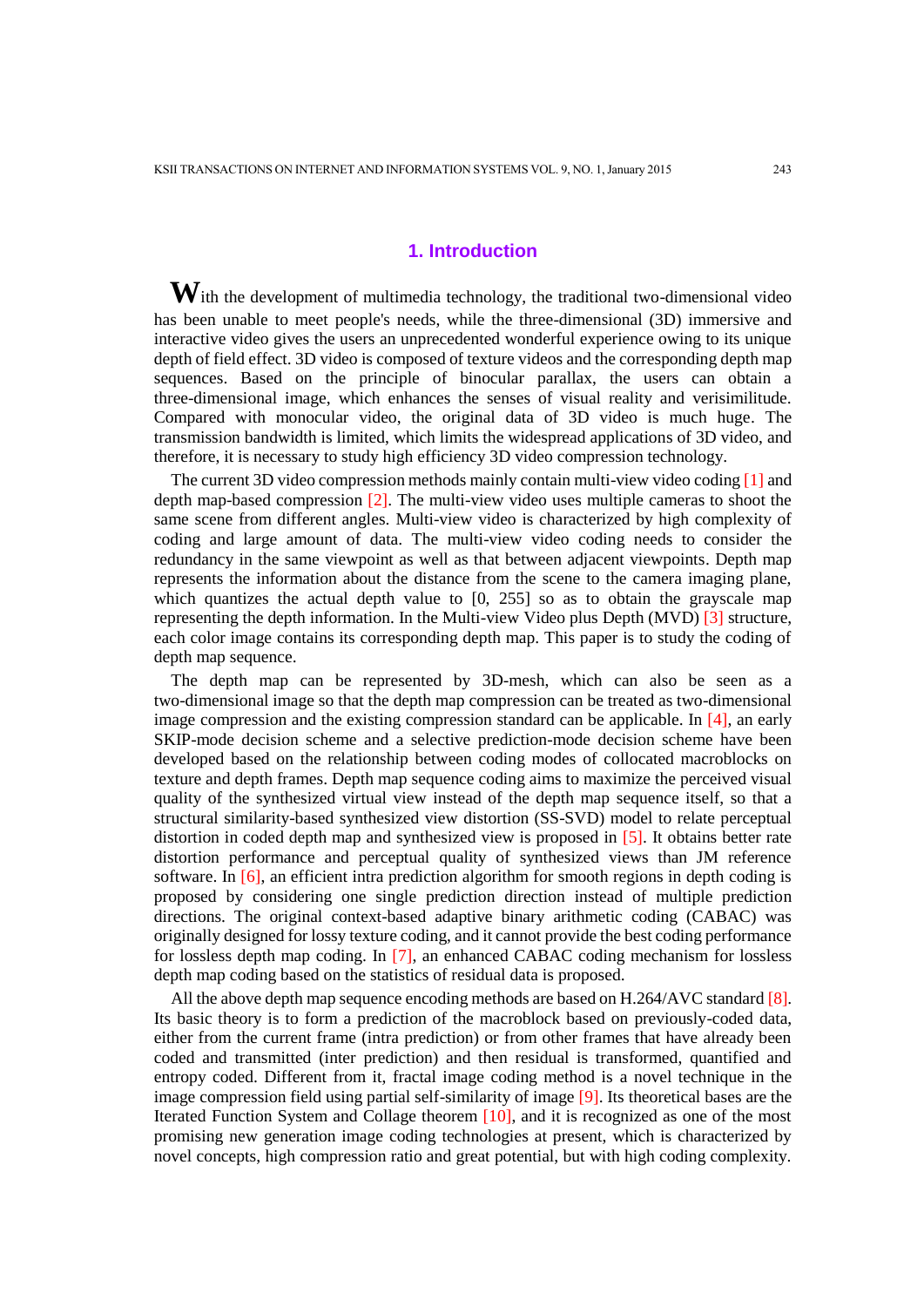The depth map sequence shows a strong similarity between adjacent frames. Therefore, good compression performance can be obtained by use of fractal theory.

To obtain high efficiency encoding performance, and to decrease the complexity of depth map sequence codec as well, we propose a novel fractal depth map sequence coding algorithm with motion-vector-field-based motion estimation. This paper is organized as follows: The theory of fractal coding is summarized in section 2. The proposed fractal depth map sequence coding algorithm is presented in section 3. The experimental results are presented in section 4. And finally the conclusions are outlined in section 5.

## **2. Background of Fractal Compression**

Jacquin described the first practical fractal image compression algorithm based on a Partitioned Iterated Function System (PIFS). Divide the image *I* to be coded into two sizes of blocks, with the size of  $B \times B$  pixels being range blocks called  $R_i$ , allowing non-overlapping and covering the entire image; and with the size of 2B×2B pixels being domain blocks called  $D_i$ , allowing overlapping. All the domain blocks form a domain pool. The image  $I$  can be represented by

$$
I = \{R_i\}_{0 \le i \le N} \tag{1}
$$

where  $N$  is the total number of range blocks.

Each range block  $R_i$  shall be approximated by a certain domain block  $D_{m(i)}$  with the transformation  $\omega_i : D_{m(i)} \to R_i$ , which is composed of spatial contraction transformation  $\gamma_i$ and grayscale modification transformation  $\lambda_i$ .

$$
\omega_i = \lambda_i \circ \gamma_i \tag{2}
$$

 $\omega_i$  is often a contracted affine transformation, its general form is:

$$
\omega_i(D_{m(i)}) = \lambda_i(\gamma_i(D_{m(i)})) = s_i \cdot t_k(\gamma_i(D_{m(i)})) + o_i
$$
\n(3)

 $\gamma_i$  uses the average value of four adjacent pixels to get B×B pixel block  $\hat{D}_{m(i)}$ . The average value of four adjacent pixels is:

$$
\hat{d}_{h,v} = \frac{1}{4} (d_{2h,2v} + d_{2h+1,2v} + d_{2h,2v+1} + d_{2h+1,2v+1})
$$
\n(4)

where  $d_{h,\nu}$  and  $\hat{d}_{h,\nu}$  represent pixel values of  $D_{m(i)}$  and  $\hat{D}_{m(i)}$  at the pixel position  $(h,\nu)$ ,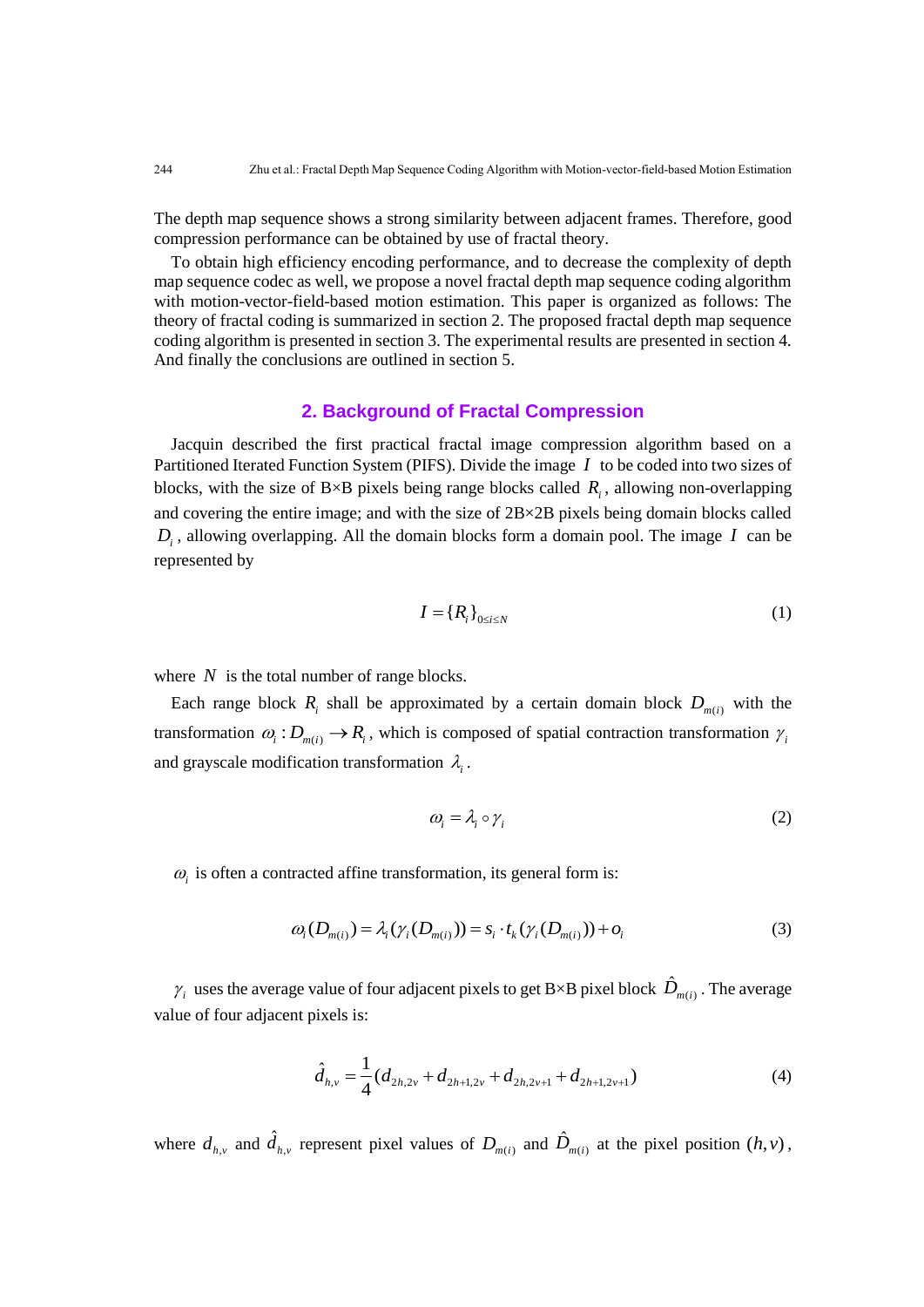respectively.

 $\lambda_i$  introduces grayscale adjustment parameter  $s_i$ , grayscale offset parameter  $o_i$ , and isometric transformation  $t_k$  in order to get a better approximation of  $R_i$  by further modifying the grayscale of  $D_{m(i)}$ . The general form of  $\lambda_i$  is:

$$
\lambda_i \begin{bmatrix} x \\ y \\ z(x, y) \end{bmatrix} = \begin{bmatrix} a & b & 0 \\ c & d & 0 \\ 0 & 0 & s_i \end{bmatrix} \begin{bmatrix} x \\ y \\ z(x, y) \end{bmatrix} + \begin{bmatrix} 0 \\ 0 \\ o_i \end{bmatrix}
$$
 (5)

where  $a$ ,  $b$ ,  $c$  and  $d$  determine 8 kinds of pixel rearrangements (4 kinds of rotation and 4 kinds of flip);  $s_i$  and  $o_i$  represent brightness adjustment and brightness offset respectively.

The fractal coding is aimed to look for the best matching block  $D_{m(i)}$  and block transformation  $\omega_i$  for each  $R_i$ , so that  $R_i = \omega_i(D_{m(i)})$  and  $R_i$  are as close as possible in the given distortion metric, namely

$$
d(Ri, \omegai(Dm(i))) = min{d(Ri, \omega(D))}
$$
\n(6)

The global transformation of the image onto a close approximation of itself is then constructed from a combination of these local block transformations. **Fig. 1** shows some mappings from domain to range blocks.



**Fig. 1.** Mappings from domain to range blocks

# **3. The Proposed Fractal Depth Map Sequence Coding Scheme**

This paper proposes a fractal depth map sequence coding scheme, as shown in **Fig. 2**. Actually, it is a hybrid codec with intra prediction and inter fractal. When a depth map  $F_n$  is input to the encoder, it will be processed with range block as the basic unit, and the encoding mode will be selected between intra prediction and inter fractal. The intra prediction is to use the previously decoded adjacent pixels within the same frame to predict the current block based on spatial correlation. Compared with the previous encoders, the inter fractal adds pre-search restriction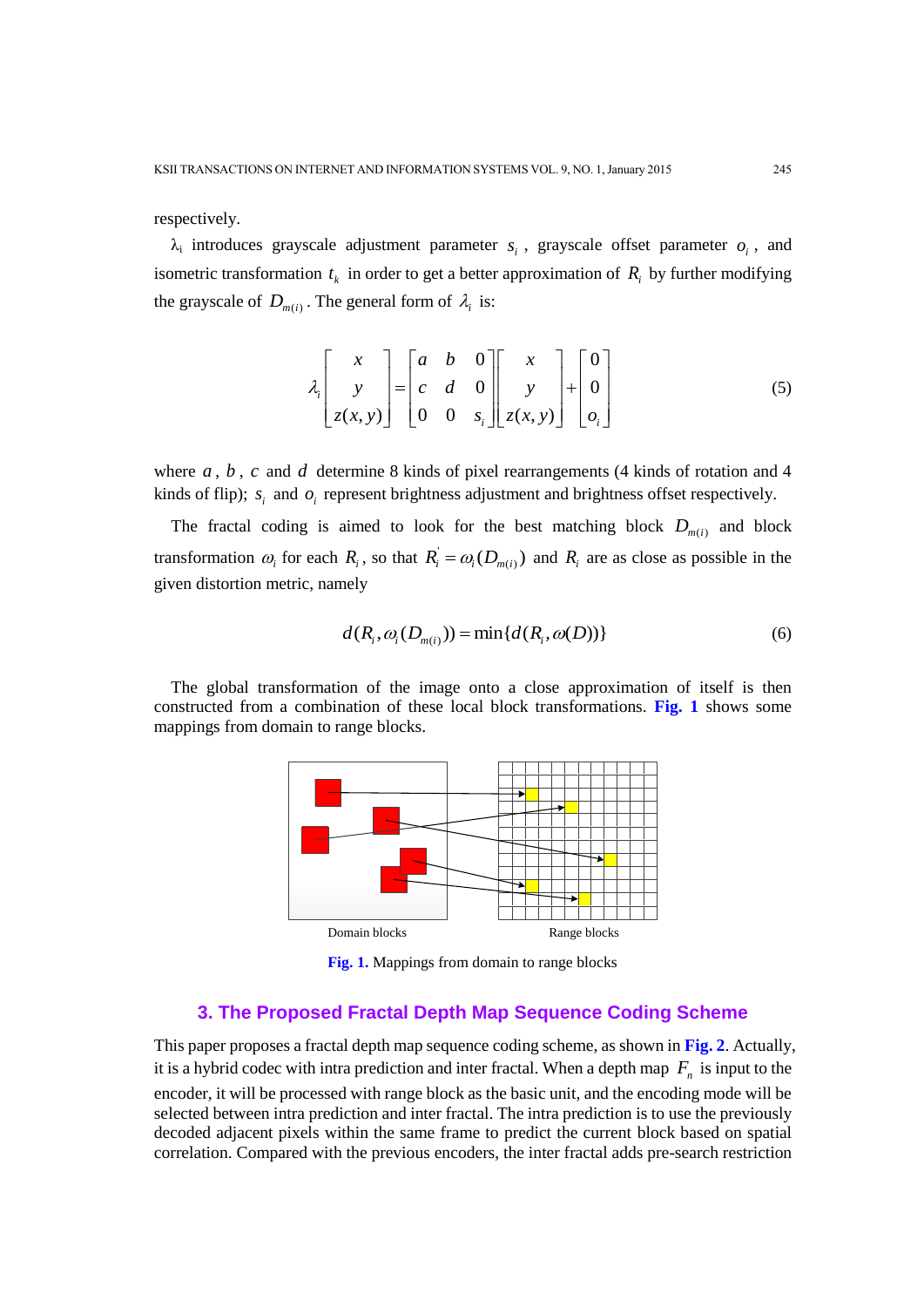and improves motion estimation. A motion-vector-field-based adaptive hexagon search method is designed. Locate the best matching block of current range block from the reference frame according to the motion vector  $(x, y)$ , and then use the best matching block iteration to produce the currently predicted block *PRED* according to the recorded scale factor *s* and offset factor *o*. The iterative formula is as follows:

$$
r_i = s \times d_i + o \tag{7}
$$

where  $r_i$  represents pixel value of the predicted block, and  $d_i$  represents pixel value of the corresponding matching block.

In the figure, the reference frame represents the reconstructed image  $F_{n-1}$  of the previous depth map. A residual block *D n* is generated by subtracting the predicted block *PRED* from the current range block. It is transformed and quantized as a coefficient set *X*, and these coefficients are reordered for entropy coding. Because the reconstruction process requires iteration of fractal parameters to produce the reference frame, entropy coding coefficients of fractal parameters need to be written into the code stream. The entropy coding coefficients and side information (prediction mode, quantization step size, etc.) form the compressed bit stream.



**Fig. 2.** The proposed fractal depth map sequence encoder

## **3.1 Pre-search Restriction**

In the process of fractal coding, the most important step is to search in the domain pool to find the best matching block for each range block in order to minimize the matching error mean square error (MSE).

$$
MSE = \frac{1}{N} \sum_{i=1}^{N} (s \cdot d_i + o - r_i)^2
$$
 (8)

where  $N$  represents the number of pixels in the current block.

It can be seen that, the fractal coding process is very time-consuming. Because the best matching block is required to be searched for every range block in the codebook *A*, while in theory, the number of candidate domain blocks is usually very large. For example, for each range block in the original image, if exhaustive search is used, the search time is  $O(|A|)$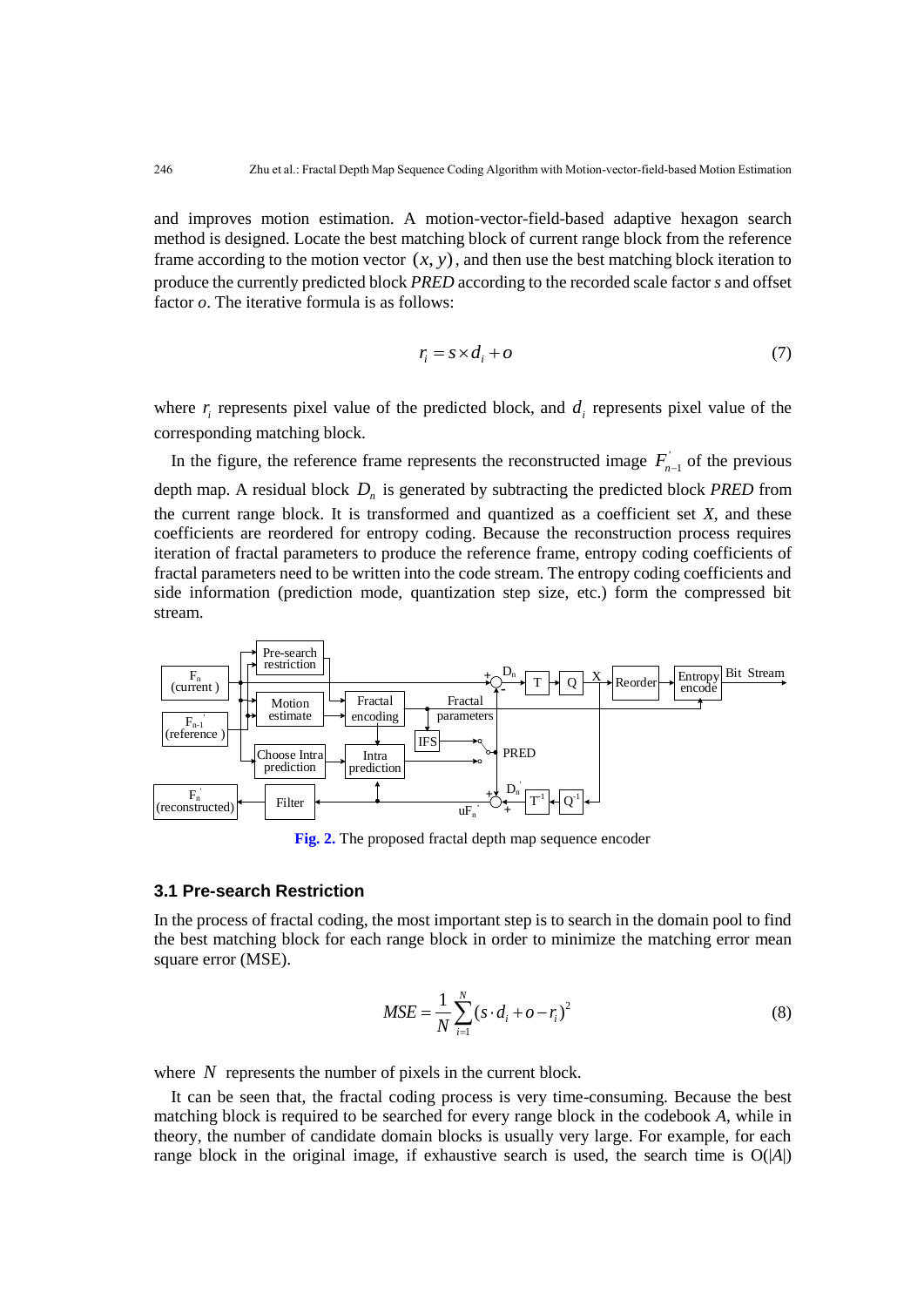(linearity depends on |*A*|), where |*A*| represents the number of blocks in A. If |*A*| can be reduced, the fractal encoding time must be decreased. Some efforts have been made to reduce the number of blocks need to search. For example, by using a nearest-neighbor search techniques [11] or a local search operation [12] or searching in the area centered on last best matching domain block [13] or classification of image blocks [14].

In our scheme, before the matching search process for a range block, we add a pre-search restriction to rule the improper domain blocks out of the matching search process based on the variance matching condition of each block so that the number of blocks involved in the matching search process can be restricted to a smaller size, thus to greatly accelerate the coding. The derivation process of the pre-search restriction condition is detailed as follows.

In the fractal coding process, by setting an appropriate scale factor *s* and offset factor *o* may allow the value of  $D_i$  after affine transformation has a minimum squared distance of the value of  $R_i$ . When the partial differentiations of s and o are 0, the minimum matching error  $MSE$  can be obtained, in which the corresponding s and  $o$  are shown in Formulas (9) and (10).

$$
s = \frac{[N\sum_{i=1}^{N} r_i d_i - \sum_{i=1}^{N} r_i \sum_{i=1}^{N} d_i]}{[N\sum_{i=1}^{N} d_i^2 - (\sum_{i=1}^{N} d_i)^2]}
$$
(9)

$$
o = \frac{1}{N} \left[ \sum_{i=1}^{N} r_i - s \sum_{i=1}^{N} d_i \right]
$$
 (10)

Therefore, substitute the Equations (9) and (10) again into the Formula (8) to obtain the following MSE form different from the basic one:

$$
MSE = \frac{1}{N} \sum_{i=1}^{N} (s \cdot d_i + o - r_i)^2
$$
  
\n
$$
= \frac{1}{N} \sum_{i=1}^{N} (s \cdot d_i + \frac{1}{N} [\sum_{i=1}^{N} r_i - s \sum_{i=1}^{N} d_i] - r_i)^2
$$
  
\n
$$
= \frac{1}{N} \sum_{i=1}^{N} ((d_i - \frac{\sum_{i=1}^{N} d_i}{N}) \cdot \frac{[N \sum_{i=1}^{N} r_i d_i - \sum_{i=1}^{N} r_i \sum_{i=1}^{N} d_i]}{[N \sum_{i=1}^{N} d_i^2 - (\sum_{i=1}^{N} d_i)^2]} + \frac{\sum_{i=1}^{N} r_i}{N} - r_i)^2
$$
  
\n
$$
= \frac{1}{N} \sum_{i=1}^{N} ((d_i - \overline{d}) \cdot \frac{\sum_{i=1}^{N} r_i d_i - N \overline{r} d_i}{[\sum_{i=1}^{N} d_i^2 - N \overline{d}^2]} + \overline{r} - r_i)^2
$$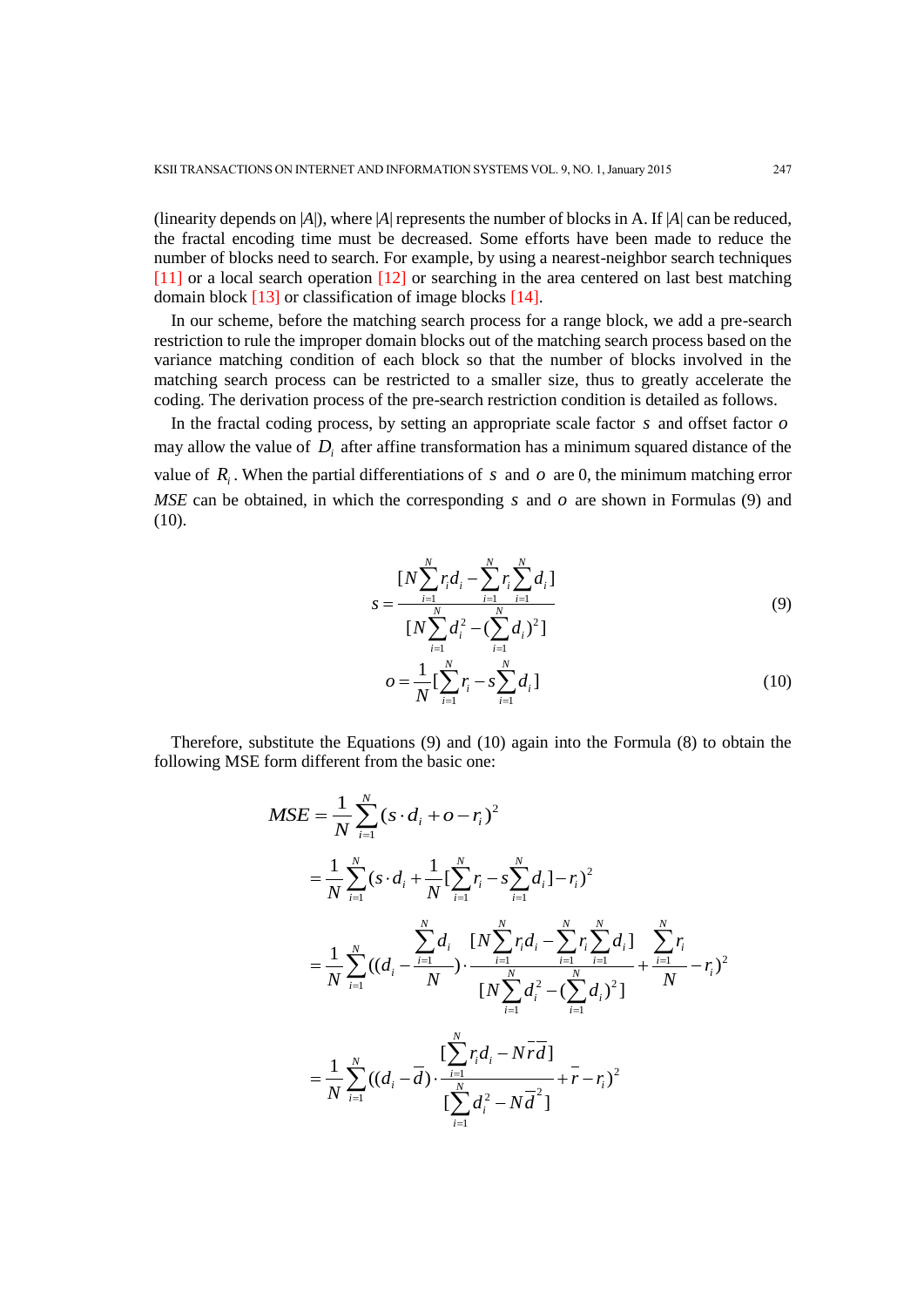$$
= \frac{1}{N} \sum_{i=1}^{N} ((d_i - \overline{d}) \cdot \frac{\sum_{i=1}^{N} (r_i - \overline{r})(d_i - \overline{d})}{\left\| d_i - \overline{d} \right\|^2} + \overline{r} - r_i)^2
$$
  

$$
= \frac{1}{N} \left\| r_i - \overline{r} \right\|^2 \sum_{i=1}^{N} (\frac{(d_i - \overline{d})}{\left\| d_i - \overline{d} \right\|} \cdot \frac{\sum_{i=1}^{N} (r_i - \overline{r})(d_i - \overline{d})}{\left\| r_i - \overline{r} \right\| \left\| d_i - \overline{d} \right\|} - \frac{r_i - \overline{r}}{\left\| r_i - \overline{r} \right\|} )^2
$$
(11)

Make  $\hat{d} = \frac{(d_i - d)}{n}$ *i*  $\hat{d} = \frac{(d_i - d_i)}{d_i}$  $d_i - d$  $=\frac{(d_i - )}{\Box}$  $\overline{a}$  $\hat{r} = \frac{r_i}{\ln r}$ *i*  $\hat{r} = \frac{r_i - r}{\left\| r_i - r \right\|}$ -, and it's obvious that  $\|\hat{d}\|^2 = 1$ ,  $\|\hat{r}\|^2 = 1$ , Then

Formula (11) can be further derived as follows:

$$
MSE = \frac{1}{N} ||r_i - \bar{r}||^2 \sum_{i=1}^{N} (\hat{d} \cdot \sum_{i=1}^{N} \hat{r}\hat{d} - \hat{r})^2
$$
  
= 
$$
\frac{1}{N} ||r_i - \bar{r}||^2 \left(1 - (\sum_{i=1}^{N} \hat{r}\hat{d})^2\right)
$$
(12)

Let

$$
m = 1 - (\sum_{i=1}^{N} \hat{r}\hat{d})^2
$$
 (13)

For each range block,  $\frac{1}{\sqrt{r}} ||r_i - r||^2$  $r_i - r$ *N*  $\|r\|$  is already known. In order to obtain the minimum matching error MSE, the value of m should be as smaller as possible, which is the start point of our pre-search restriction scheme.

In our pre-search restriction scheme, for each range block in the matching process, if  $Th < m < 1$ , then we need to search the next block in the codebook to find the minimum matching error MSE; otherwise it indicates that the current MSE has been small enough without requirement of the next step's comparison and the result can be directly saved, then proceed to search for the next range block. *Th* is a threshold experimentally determined in advance and it's set to 0.9 in our scheme.

The pre-search restriction algorithm is outlined in the pseudo-code as follows.

Pre-search Restriction Algorithm:

- Prepare  $R_i$ ,  $i = 1, 2, ..., N_R$
- Prepare  $D_j$ ,  $j = 1, 2, ..., N_D$
- Extend  $D_j$  by spatial contraction transformation and 8 kinds of affine transformation to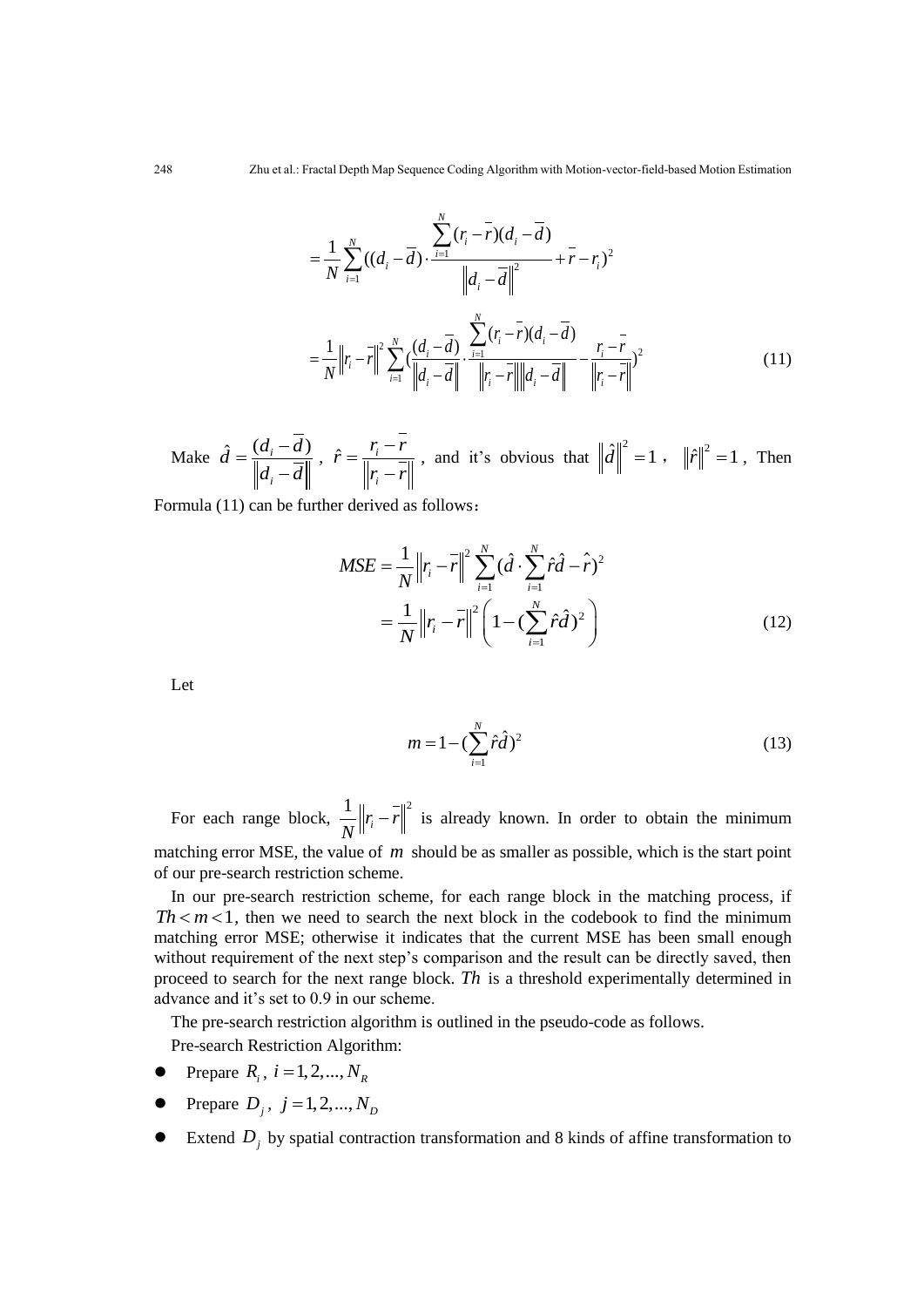```
form a codebook 
{\Omega} = {\Omega} = {t, D_i, k = 1, ..., 8, j = 1, ..., N_D, l = 1, ..., 8N_D}• Loop Range Block: For every range block R_i, i = 1, 2, ..., N_R, do
{
  \blacksquare Loop Domian Search: For every domain block in \Omega, do
 {
    Compute m using formula (13)
    \cdot if 0.9<m<l and l < 8N_Dgo on to next domain block
    · else
          compute and record scale factor snd offset factor
          go on to next range block
 }
}
```
#### **3.2 Improvements of Motion Estimation**

Currently, the fractal coding speed is very low, of which the most important reason is that the search for the best matching block is time-consuming, and to improve the coding speed, it is necessary to improve search skills. Unsymmetrical-Cross Multi-Hexagonal Search (UMHexagonS [15]) is a fast motion estimation algorithm, which has been applied in the JM reference software of H.264/AVC. It greatly outperforms full search in computation with up to 90% computational reduction while still maintaining good rate-distortion performance. However it's proposed based on the multiple prediction modes and multiple reference frames of H.264, which is significantly different from the fractal depth map-sequence coding method in this paper. Therefore, the following improvements have been made.

1. Initial search point prediction

Use the following three methods for initial search point prediction:

(1) Spatial median prediction: According to the spatial correlation, take the median of motion vectors of the left, up and right-up adjacent blocks in the current frame as the predicted motion vector, as shown in **Fig. 3**;



**Fig. 3.** Spatial median prediction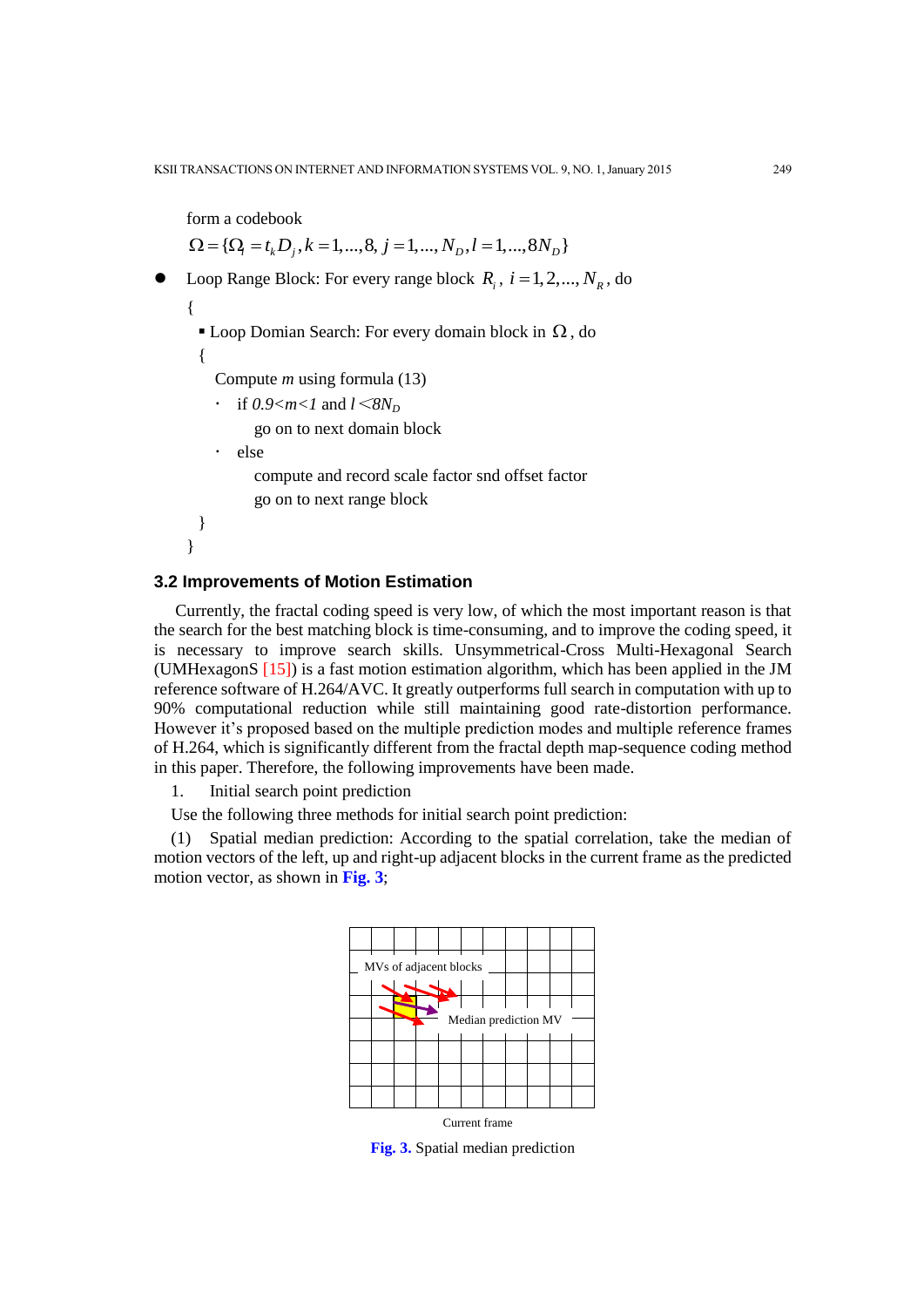(2) Origin prediction: Take  $(0,0)$  as the motion vector value;

(3) Adjacent reference frame prediction: According to the time correlation, get current motion vector from MV in the same position of the previous reference frame.

Then calculate the MSE using Formula (12) for each candidate, compare and choose the minimum MSE. The point with the minimum MSE is named as MMD (minimum matching distortion), which is used as the initial search point.

2. Threshold transition condition at the asymmetrical cross template search

The criteria of the similarity between range block and transformed domain block in fractal coding uses MSE as shown in Formula (12). We use different thresholds based on different sizes of blocks; after asymmetrical cross template search is completed, select the best matching point as a new start point for the subsequent template matching.

3. Early termination condition

Based on the characteristics of fractal coding algorithm in this paper, the early termination circumstances include two aspects:

Firstly, in the multi-level non-uniform hexagonal grid integer pixel motion search process, in addition to the early termination conditions of the algorithm itself, in order to reduce the complexity of search, if the optimal matching point is at the center of the hexagon, the search can be stopped;

Secondly, the inter fractal coding algorithm in this paper uses the hierarchical tree-structure partition as shown in **Fig. 4**. Search using mode 1 at first, if the threshold condition is satisfied, then terminate the current block coding and proceed to the next block; otherwise, use mode 2 to divide the current range block into two smaller sub-blocks and search for each sub-block. This partition goes on to mode 3 and mode 4 until the threshold condition is satisfied. When the range block has been partitioned to 4 equal sub-blocks as shown in mode 4, each sub-block allows further partition recursively until it reaches the allowed minimum size.



**Fig. 4.** Hierarchical tree-structure partition

#### **3.3 Motion-vector-field-based Adaptive Hexagon Search Algorithm**

In the actual video sequences, most of the depth motion vectors are enclosed in the central area [16]. We use full search algorithm in fractal depth map sequence codec and make some statistical analysis about motion vector. As shown in **Fig. 5(a)** and **Fig. 5(b)**, about 81.80% of motion vectors are found located in the central  $5 \times 5$  area, i.e.  $p = \pm 2$  pixels, using the search window  $W = \pm 7$ . The large cross pattern (A+B+C) accounts for 74.71% of the motion vector distribution, and the small cross pattern (A+B) accounts for 68.98% of the motion vector distribution. A lot of experimental results show that more than 80% of the blocks can be regarded as stationary or quasi-stationary blocks, suggesting that motion vector is of center-biased distribution characteristics [16]. Most of the best matching points of inter fractal encoding are located in a small scope around the initial point.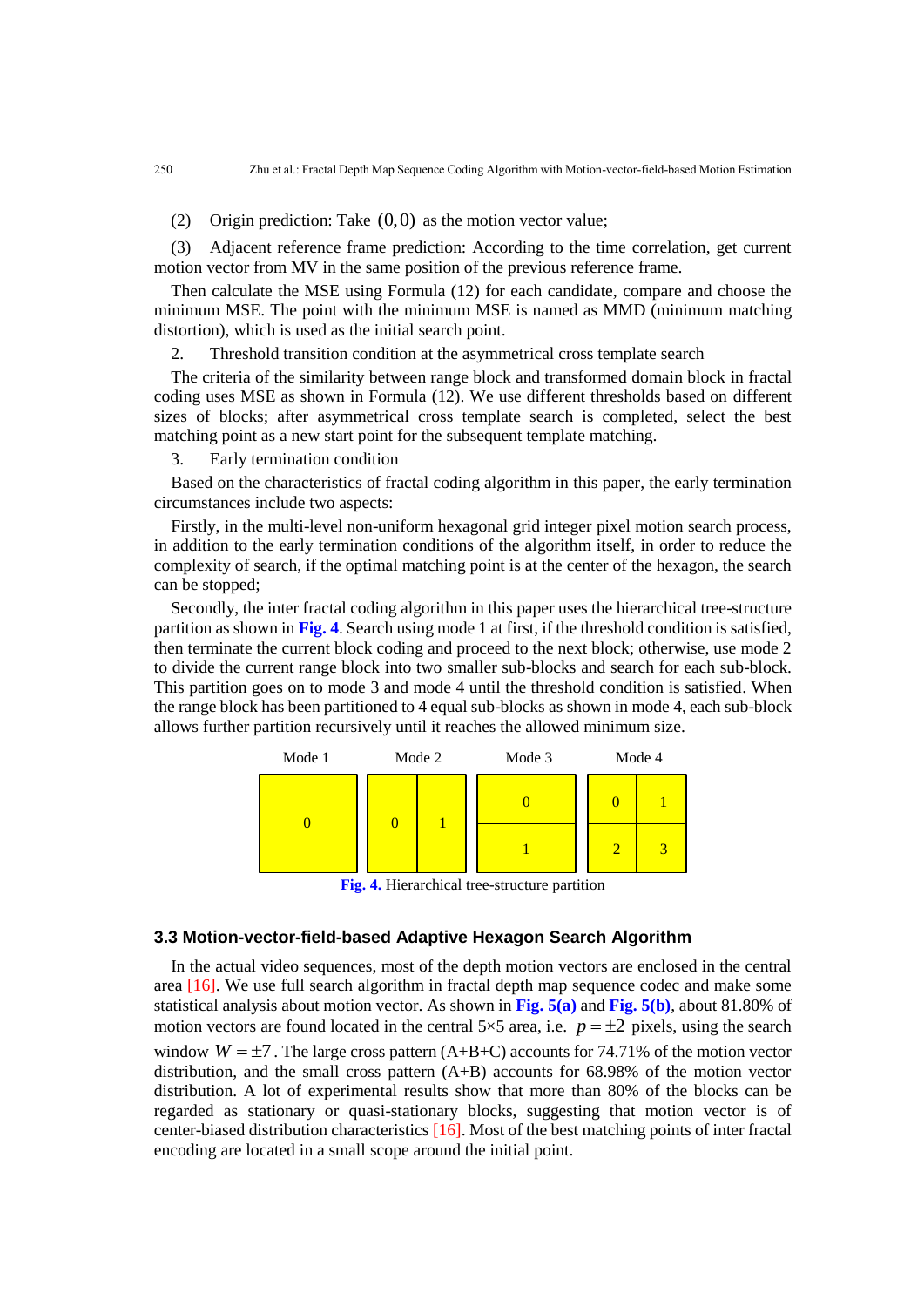

(a) General view (b) Detail statistics Fig. 5. Average distributive probability of depth motion vector for the search window  $W = \pm 7$ 

Based on this observation, we propose our motion-vector-field-based adaptive hexagon search algorithm. Firstly, an unsymmetrical cross-shaped pattern (UCSP) is used to search points around the initial point, as shown in **Fig. 6(a)**, and then small cross-shaped pattern (SCSP, see **Fig. 6(b)**) and large hexagon-shaped pattern (LHSP) are used. In addition to the six surrounding points and the central point of the traditional LHSP, we also contains the midpoint of the two sides located above and below the search central point, as shown in **Fig. 6(c)**, so that the new LHSP contains a total of 9 search points, which could improve the search accuracy with negligible increasing complexity. Furthermore, we employ a halfway-stop technology so that the small motion vector can be searched with less points, so as to accelerate the motion estimation. The specific steps are as follows:

**Step (i)**: Search by a UCSP centering the initial point. Search stops if the MMD point occurs at the center of the UCSP, and we get the motion vector, as shown in **Fig. 7(a)**, where the best matching point is filled with red color. Otherwise, go to Step (ii).

**Step (ii):** Take the MMD point in Step (i) as the center of the SCSP. Two or three new points need to be searched in this step. Search stops if the MMD point occurs at the center of the SCSP. **Fig. 7(b)** shows the case when two more points (filled with yellow color) are searched. Otherwise, go to Step (iii).

**Step (iii)**: Four additional points on a traditional LHSP centering the initial point in step (i) are checked. If the MMD point is not on the LHSP, meaning that the MMD point in Step (ii) is still the best matching point, the search stops, as shown in the in **Fig. 7(c)**. Otherwise, if the MMD point is on the LHSP, go to Step (iv).

**Step (iv)**: Search by the new LHSP centering the MMD point in Step (iii). If the new MMD point is at the center of the new LHSP, then go to Step (v), as shown in **Fig. 7(d)**. Otherwise, this step is repeated again.

**Step (v):** Take the minimum MMD point in the previous step as the center, and then a SCSP is applied. Find the new MMD point, which is the final solution for the motion vector, as shown in **Fig.7 (e)**.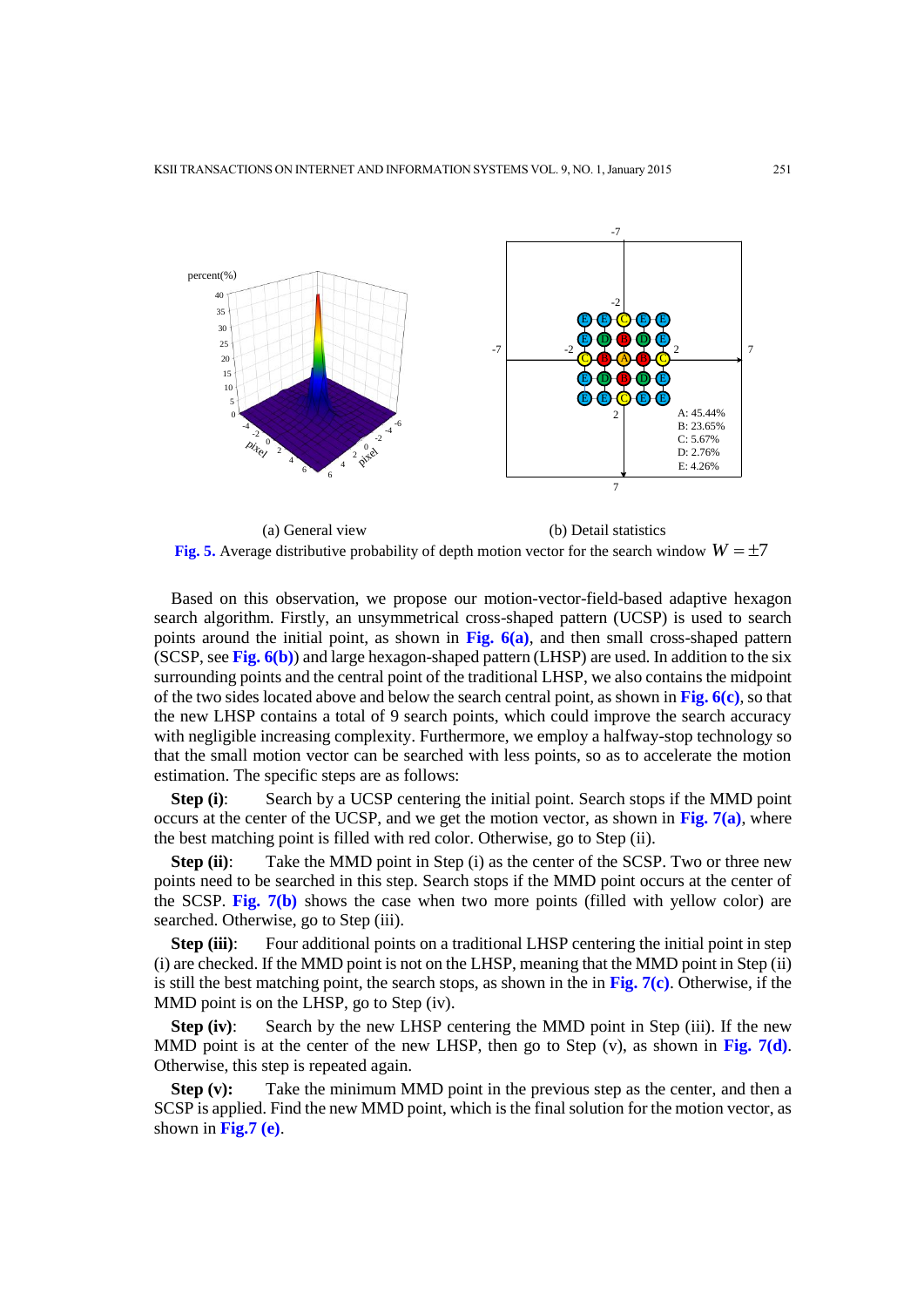

**Fig. 7.** The proposed motion-vector-field-based adaptive hexagon search algorithm

The first two steps in our proposed motion estimation scheme using two cross-shaped pattern have a high probablity to find the best matching point based on center-biased distribution characteristics of motion vector. Thus the number of points need to search is heavily reduced. In the following steps, we use large hexagon-shaped pattern to avoid falling into local optimum.

# **4. Experimental Results and Analysis**

To verify the performance of the proposed method, we have made several experiments with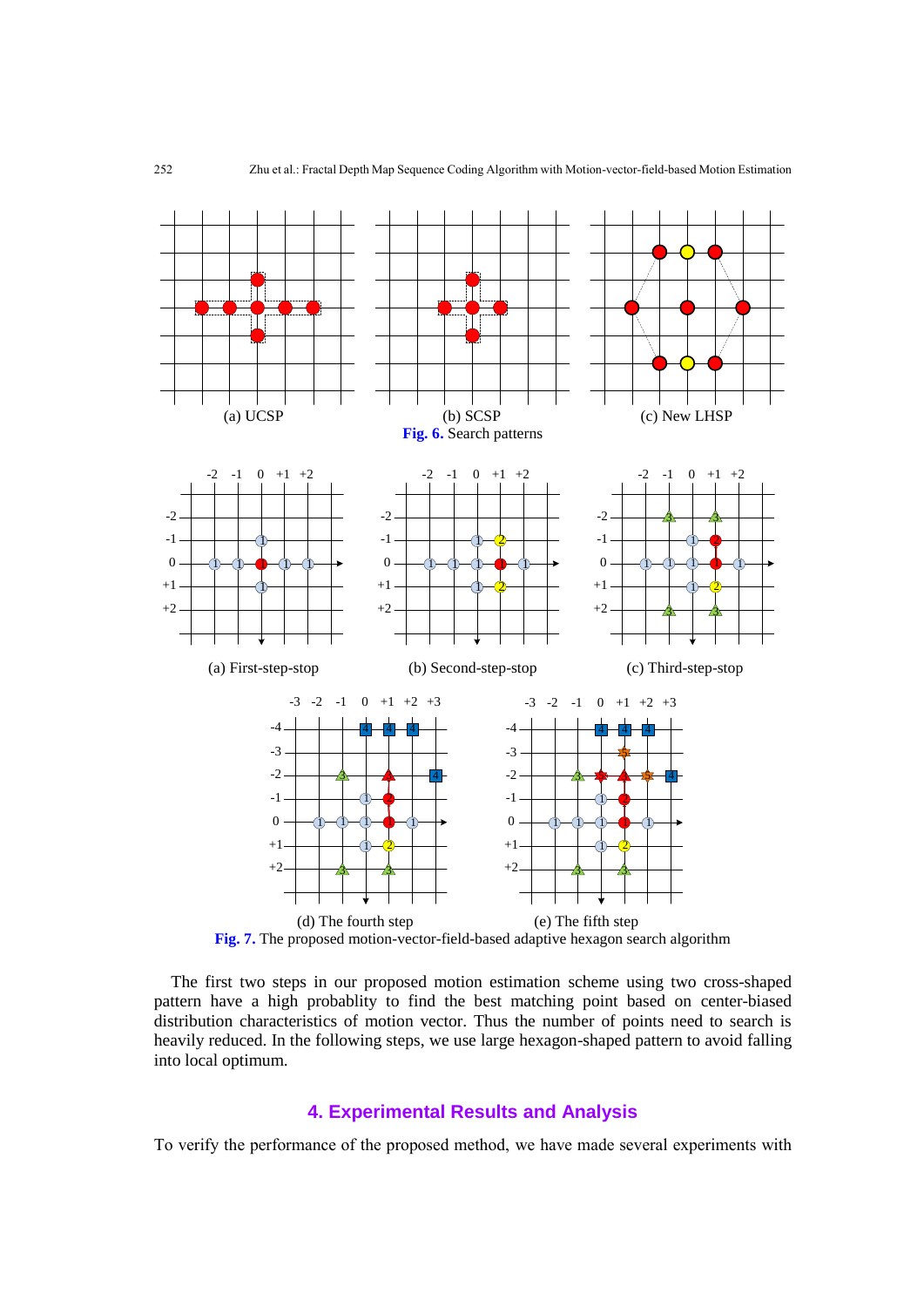the Kendo, Newspaper, and Book Arrival test sequences. Experimental results obtained using our proposed fractal coding algorithm with motion-vector-field-based motion estimation are compared with those using H.264 full search, H.264 EPZS (enhanced predictive zonal search), LCMDME proposed by Gianluca et al [17], and fast MD/ME with Sobel edge detector by Zhu et al [18]. Since depth maps are not directly used to watch, but they are used to generate the synthetic views. Hence, we compare the quality between the synthetic views generated by the encoded depth maps. Synthetic views are generated using the View Synthesis Reference Software (VSRS) 3.0 provided by MPEG [19]. The views used for our experiments are listed in **Table 1**.

| <b>Sequence</b>     | <b>Resolution</b> | L view | <b>R</b> view | <b>Synthetic view</b> | <b>Frame Rate</b> |
|---------------------|-------------------|--------|---------------|-----------------------|-------------------|
| Kendo               | $1024 \times 768$ |        |               |                       | 30                |
| Newspaper           | $1024 \times 768$ |        |               |                       | 30                |
| <b>Book Arrival</b> | $1024\times 768$  |        |               |                       | 16.67             |

**Table 1.** Color and depth sequences used for the experiments

To keep coincidence with the compared methods, the color videos used for the generation of the synthetic views have been encoded using our fractal codec. The RD curves are shown in **Fig. 8**, where the PSNR is evaluated between the synthetic views generated through the original depth maps and the synthetic views created through the compressed ones [17]. The bitrate is calculated by the sum of the two depth sequences' bitrate.

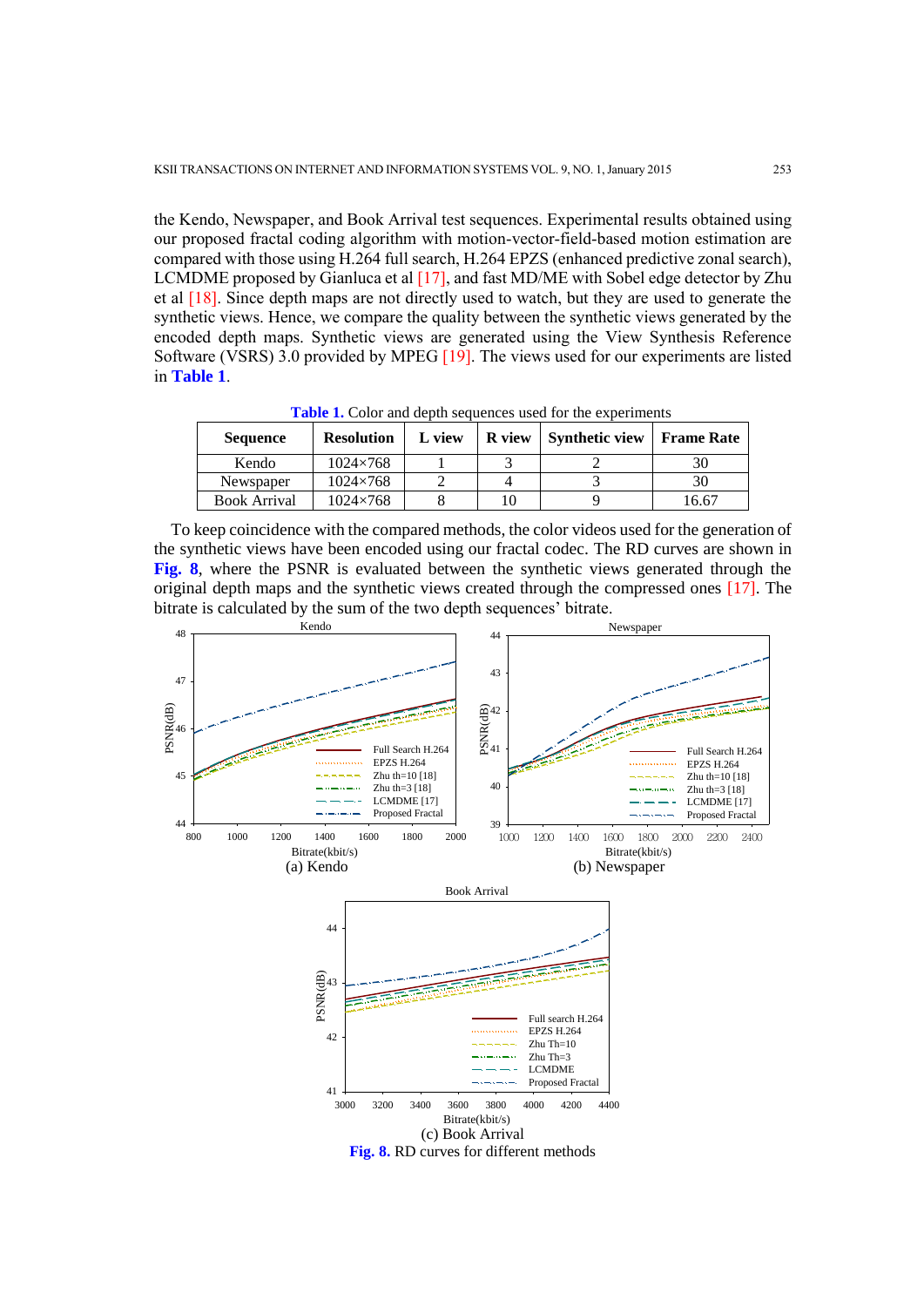It can be seen from **Fig. 8** that our proposed fractal depth map sequence coding algorithm with motion-vector-field-based motion estimation outperforms all the other compared methods. Adjacent frames in the depth map sequence have a strong similarity, so that we can get good compression performance by inter fractal method.

The RD performance comparisons evaluated with the Bjontegaard metric [20] are summarized in **Table 2**. We note that the proposed method is consistently better than all the other compared methods, with 33.82% bit rate decrease and 0.45 dB PSNR increase on average than H.264 Full Search.

| <b>Scheme</b>      | Kendo       |                   | Newspaper   |                   | <b>Book Arrival</b> |                   |
|--------------------|-------------|-------------------|-------------|-------------------|---------------------|-------------------|
|                    | $BDBR(\% )$ | <b>BDPSNR(dB)</b> | $BDBR(\% )$ | <b>BDPSNR(dB)</b> | $BDBR(\% )$         | <b>BDPSNR(dB)</b> |
| <b>Full Search</b> | $-40.35$    | 0.49              | $-33.58$    | 0.62              | $-27.54$            | 0.25              |
| <b>EPZS</b>        | $-30.71$    | 0.56              | $-43.34$    | 0.74              | $-21.99$            | 0.35              |
| $Z$ hu th=10       | $-34.25$    | 0.66              | $-44.85$    | 0.90              | $-37.72$            | 0.49              |
| $Z$ hu th=3        | $-31.16$    | 0.50              | $-43.72$    | 0.70              | $-27.79$            | 0.36              |
| <b>LCMDME</b>      | $-26.15$    | 0.48              | $-36.68$    | 0.66              | $-18.9$             | 0.28              |

**Table 2.** BDBR and BDPSNR between the proposed method and the compared five methods

**Fig. 9** shows the 10th frame of the original depth map sequence Newspaper view 2 and the decoded ones by Full Search using JM18.1 [21] and the proposed method. **Fig. 10** shows the 10th frame of the synthesized Newspaper view 3 resulted from Full Search using JM18.1 and the proposed method.



(a) The  $10^{th}$  frame of the original depth map Newspaper view 2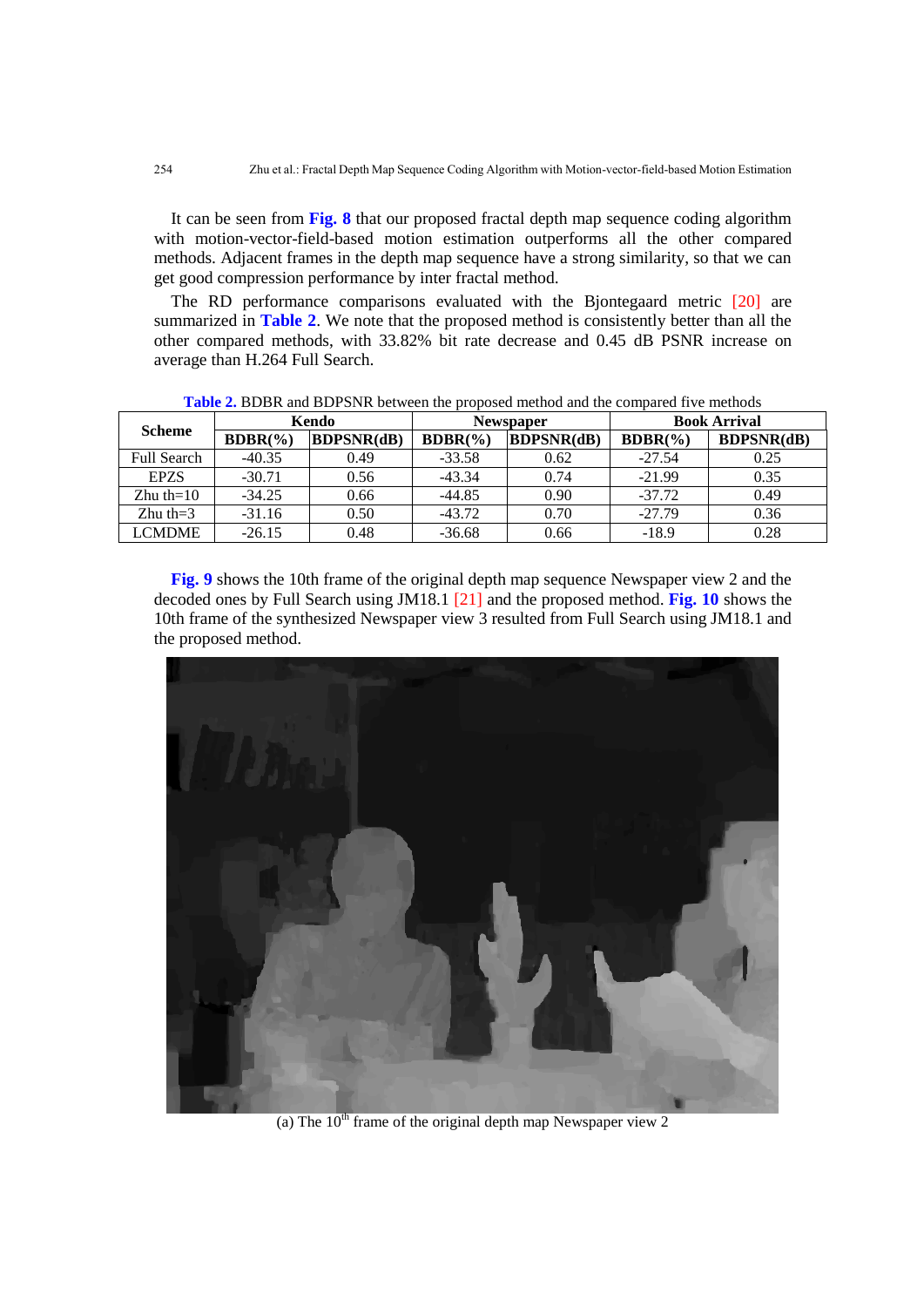

 $\overline{\text{c}}$ ) The 10<sup>th</sup> frame of the decoded depth map Newspaper view 2 resulted from our proposed method **Fig. 9.** the 10th frame of the original depth map-sequence Newspaper view 2 and the decoded ones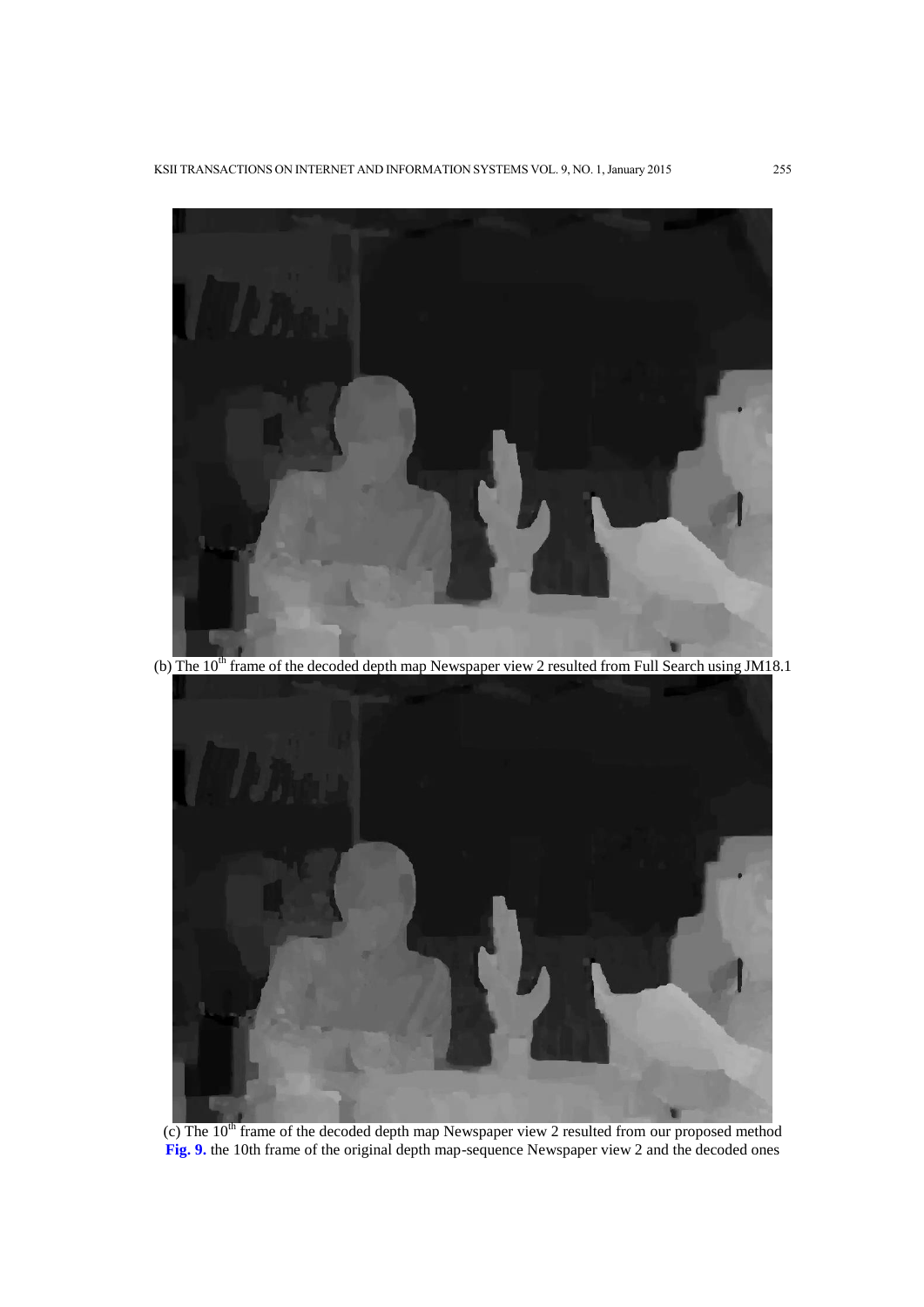

(a) The  $10<sup>th</sup>$  frame of the synthesized Newspaper view 3 resulted from Full Search using JM18.1



(b) The  $10<sup>th</sup>$  frame of the synthesized Newspaper view 3 resulted from our proposed method Fig. 10. The 10<sup>th</sup> frame of the synthesized Newspaper view 3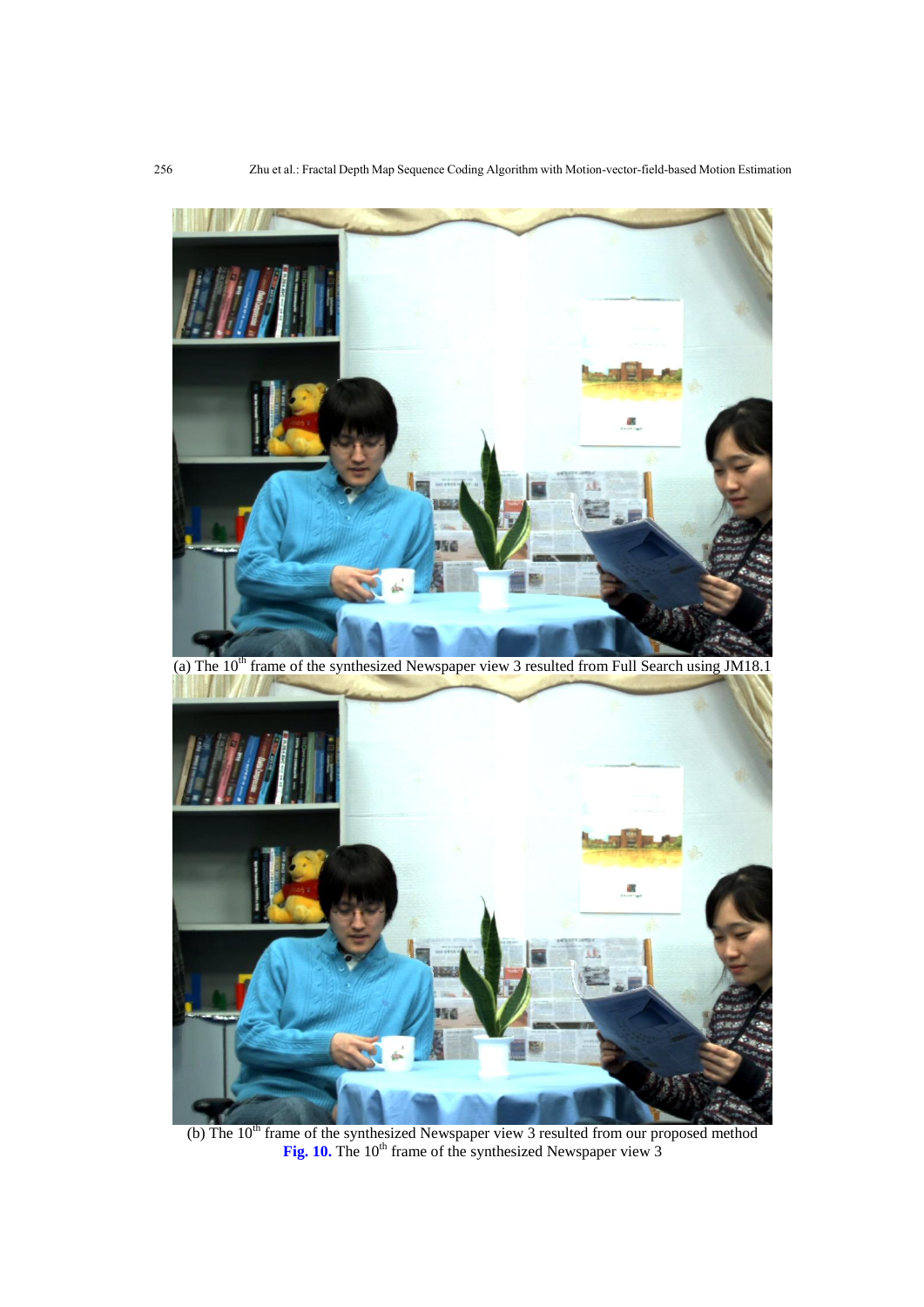

**Fig. 11** shows the encoding time for two depth views and **Table 3** shows the percentage of average depth encoding time saved by our method compared with Full Search and LCMDME.

**Fig. 11.** Comparison of depth sequences (two depth views) encoding time

| <b>Table 3</b> Average depth encoding time saved (%) by the proposed method compared with Full Search |
|-------------------------------------------------------------------------------------------------------|
| and LCMDME                                                                                            |

| <b>Sequence</b>     | <b>Full Search</b> | <b>LCMDME</b> |  |
|---------------------|--------------------|---------------|--|
| Kendo               | 66.47              | 39.73         |  |
| Newspaper           | 41.01              | 17.50         |  |
| <b>Book Arrival</b> | 44.59              | 42.26         |  |
| Average             | 50.69              | 33.16         |  |

The encoding time comparisons show our proposed method can reduce depth compression time by up to 66.47% and 42.26% compared with H.264 Full Search and LCMDME respectively. Although the encoding time is longer for our methods than the other three fast motion estimation methods, the difference is not prominent for Kendo.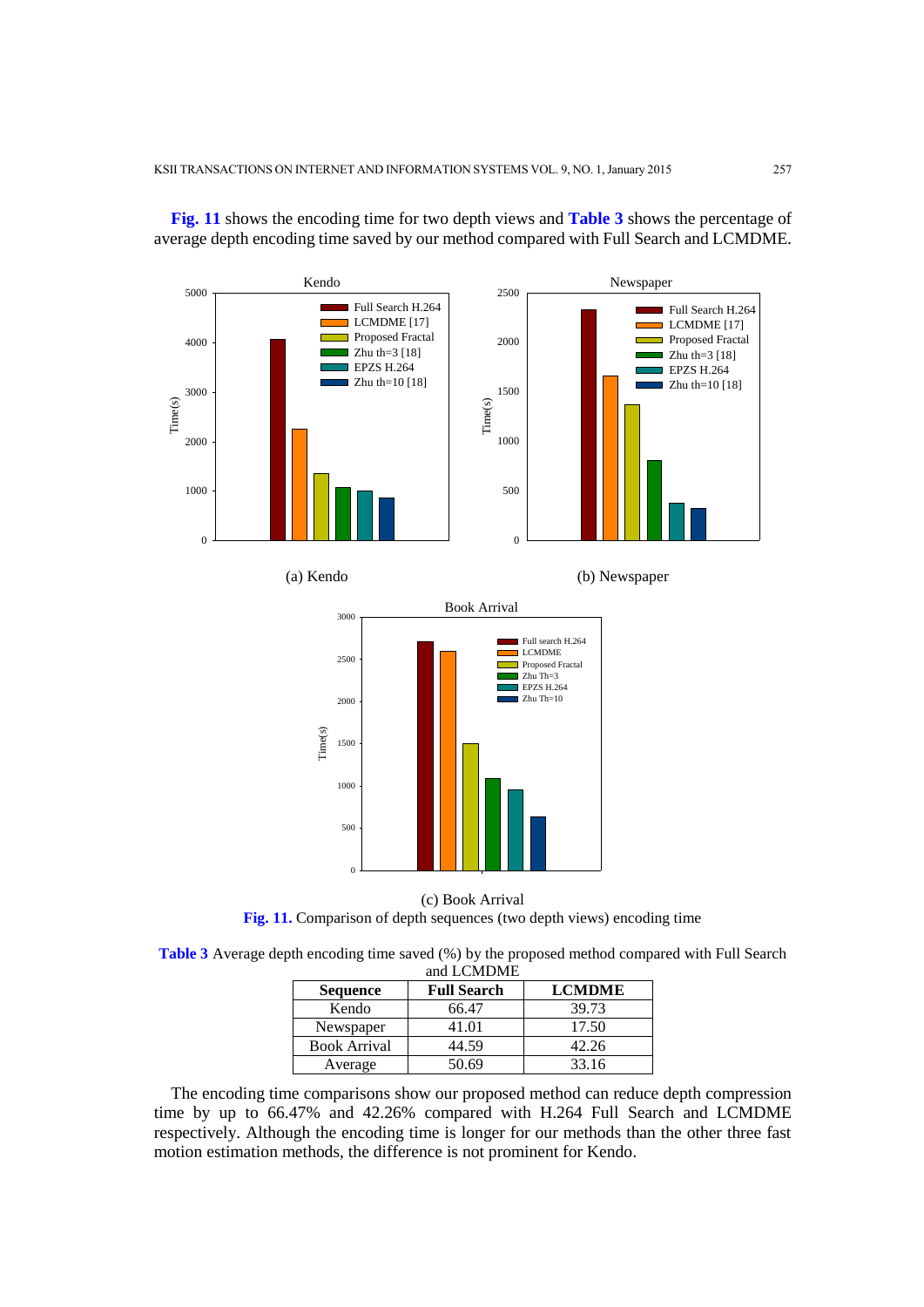## **5. Conclusion**

In this paper, an efficient fractal depth map-sequence coding algorithm with fast motion estimation is proposed. We firstly add pre-search restriction to rule the improper domain blocks out of the matching search process so that the number of blocks involved in the matching search process can be restricted to a smaller size. Some improvements for motion estimation including initial search point prediction, threshold transition condition and early termination condition are made based on the feature of fractal coding. The probability distribution characteristics of depth motion vectors are also analyzed and motion-vector-field-based adaptive hexagon search algorithm is proposed to accelerate the search, especially for the static block or the quasi static block.

Experimental results show that the proposed algorithm can reach optimum levels of quality and save coding time at the same time. The PSNR of synthesized view is increased by 0.44 dB with 33.82% bit rate decrease on average compared with H.264 Full Search evaluated by the Bjontegaard metric. And the depth encoding time is saved by up to 66.47%. This method makes the best of the features of fractal coding and depth motion, and achieves a great improvement with considerably good results. Also, it has built a good foundation for the further research of 3D video fractal coding. Our method doesn't consider the relation between depth map and the corresponding color video, which may be our further research direction.

## **References**

- [1] Anthony Vetro, Thomas Wiegand and Gary J. Sullivan, "Overview of the stereo and multiview video coding extensions of the H.264/MPEG-4 AVC standard," in *Proc. of the IEEE,* vol. 99, no. 4, pp. 626-642, April, 2011. [Article \(CrossRef Link\)](http://dx.doi.org/10.1109/JPROC.2010.2098830)
- [2] Byung Tae Oh, Jaejoon Lee and Du-sik Park, "Depth map coding based on synthesized view distortion function," *IEEE Journal of Selected Topics in Signal Processing,* vol. 5, no. 7, pp. 1344-1352, November, 2011. [Article \(CrossRef Link\)](http://dx.doi.org/10.1109/JSTSP.2011.2164893)
- [3] Qiuwen Zhang, Ping An, Yan Zhang, Liquan Shen and Zhaoyang Zhang, "Low complexity multiview video plus depth coding," *IEEE Transactions on Consumer Electronics,* vol. 57, no. 4, pp. 1857-1865, November, 2011. [Article \(CrossRef Link\)](http://dx.doi.org/10.1109/TCE.2011.6131164)
- [4] Ling-Jiao Pan, Byung-Tak Lee and Nac-Woo Kim. "H.264-based depth map-sequence coding algorithm using mode mapping for fast 3-D video compression," *Optical Engineering,* vol. 50, no. 1, pp. 017401, January, 2011. [Article \(CrossRef Link\)](http://dx.doi.org/10.1117/1.3533026)
- [5] Hui-Ping Deng, Li Yu, Bin Feng and Qiong Liu, "Structural similarity-based synthesized view distortion estimation for depth map coding," *IEEE Transactions on Consumer Electronics,* vol. 58, no.4, pp. 1338-1344, November, 2012. [Article \(CrossRef Link\)](http://dx.doi.org/10.1109/TCE.2012.6415004)
- [6] S.-H. Tsang, Y.-L. Chan and W.-C. Siu, "Efficient intra prediction algorithm for smooth regions in depth coding," *Electronics Letters,* vol. 48, no. 18, pp. 1117-1119, August, 2012. [Article \(CrossRef Link\)](http://dx.doi.org/10.1049/el.2012.1768)
- [7] Jin Heo and Yo-Sung Ho, "Improved context-based adaptive binary arithmetic coding over H.264/AVC for lossless depth map coding," *IEEE Signal Processing Letters,* vol. 17, no.10, pp. 835-838, October, 2010. [Article \(CrossRef Link\)](http://dx.doi.org/10.1109/LSP.2010.2059014)
- [8] JVT of ISO/IEC MPEG and ITU-T VCEG, "Draft ITU-T recommendation and final draft international standard of joint video specification (ITU-T Rec. H.264 | ISO/IEC 14496-10 AVC)," Doc. G050r1, March, 2003.
- [9] Erjun Zhao and Dan Liu, "Fractal image compression methods: a review," in *Proc. of 3rd International Conference on Information Technology and Applications,* pp. 756-759, July 4-7, 2005. [Article \(CrossRef Link\)](http://dx.doi.org/10.1109/ICITA.2005.150)
- [10] Yuval Fisher, "Fractal image compression*,*" *Fractals*, vol. 2, no. 3, pp. 347-361, September, 1994. [Article \(CrossRef Link\)](http://dx.doi.org/10.1142/S0218348X94000442)